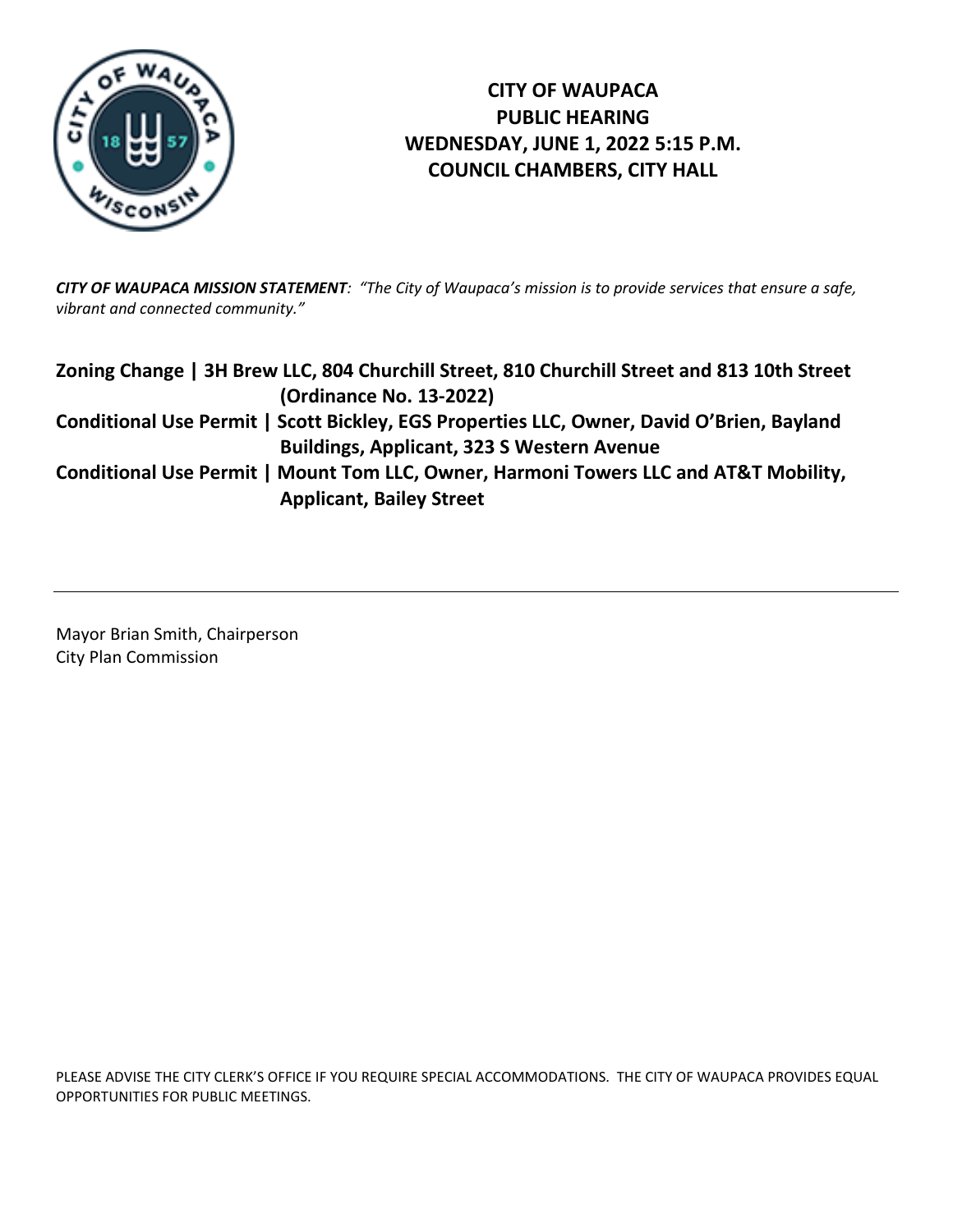#### **PUBLIC NOTICE**

### **REZONING**

## **CITY OF WAUPACA**

3H Brew, LLC has made application for a Zoning Change from "B-1 Neighborhood Business District" and "R-1 Single-Family Residential District" to "B-3 General Commercial District" for parcels of land located on Churchill Street and 10<sup>th</sup> Street (Parcel No. 34-29-74-97, 804 Churchill Street, Parcel No. 34-29-74-78, 810 Churchill Street, and Parcel No. 34-29-74-79, 813 10<sup>th</sup> Street) more fully described as follows, to wit:

Lots 65, 66, 67, 68, 69, 70 and part of Lot 75, of COLUMBIAN Subdivision, being part of Outlots 138, 139 and 140 of President and Trustees Plat of the Village (now City of Waupaca, all in part of Northeast Quarter of the Southwest Quarter of Section 29, Township 22 North, Range 12 East, City of Waupaca, Waupaca County, Wisconsin, which is bounded and described as follows:

Commencing at a cast iron monument, Witness corner North 89 degrees 23 minutes 14 seconds West, 33.00 feet, from the South Quarter corner of said Section 29; thence South 89 degrees 23 minutes 14 seconds East, 33.00 feet, to said South Quarter corner of Section 29; thence North 01 degrees 09 minutes 08 seconds West, along the east line of said Northeast Quarter, 1710.29 feet, to the intersection of the easterly extension of the north right-of-way line of Columbia Street; thence South 89 degrees 48 minutes 47 seconds West, along said easterly extension, 33.00 feet, to the intersection of the west right-of-way line of Churchill Street, being the point of beginning of lands herein described; thence continuing South 89 degrees 48 minutes 47 seconds West, along said north right-of-way line of Columbian Street, 392.73 feet, to the intersection of the east right-of-way line of Tenth Street; thence North 00 degrees 20 minutes 00 seconds West, along said easterly right-of-way line of Tenth Street, 132.92 feet, to the southwest corner of said Lot 75; thence North 89 degrees 58 minutes 39 seconds East, along the south line of said Lot 75, 131.72 feet; thence North 00 degrees 09 minutes 20 seconds West, 55.00 feet, to the corner of Lot 1 of Certified Survey Map No. 6958 as recorded on the Waupaca County Registry as Document No. 765383; thence North 87 degrees 31 minutes 28 seconds East, along the south line of said Lot 1 and its easterly extension, 258.19 feet, to the intersection of said west right-of-way line of Churchill Street; thence South 01 degrees 09 minutes 08 seconds East, along said west right-of-way line, 197.87 feet, to the point of beginning.

Containing 1.550 acres (67,503 square feet) more or less.

**YOU ARE HEREBY NOTIFIED** the Public Hearing for the rezoning request is scheduled for Wednesday, June 1, 2022 at 5:15 p.m. in the Council Chambers of the City Hall, 111 S. Main Street, Waupaca. The hearing will be for the purpose of giving an opportunity for any person interested, their attorneys or agents, to be heard.

A map of the property may be obtained from the Community and Economic Development Department.

> Sandy M. Stiebs City Clerk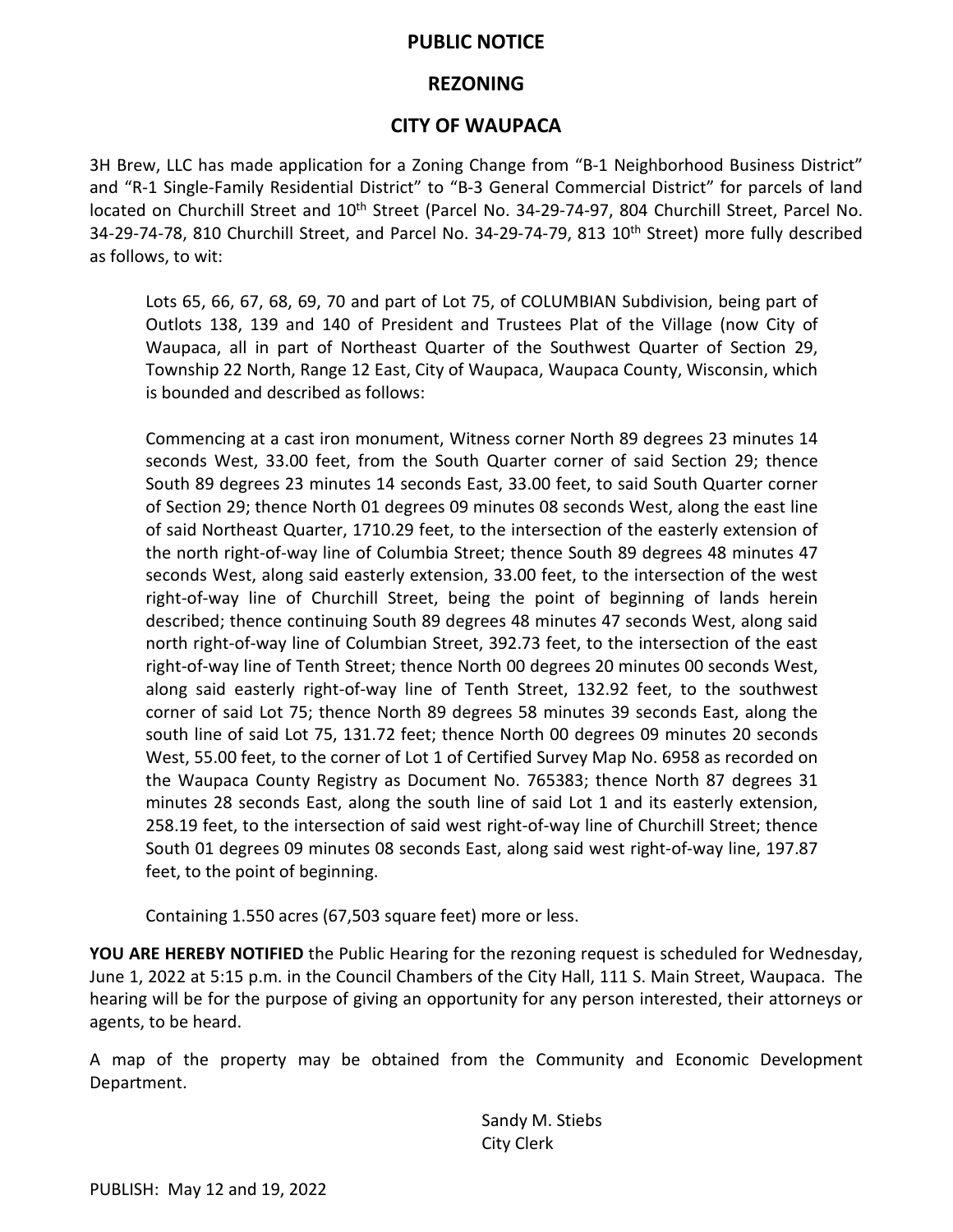#### **PUBLIC NOTICE**

## **CONDITIONAL USE PERMIT**

# **CITY OF WAUPACA**

**YOU ARE HEREBY NOTIFIED** that Scott Bickley, EGS Properties LLC, owner, David O'Brien, Bayland Buildings, applicant, has made application to the City Plan Commission requesting a Conditional Use Permit in accordance with Section 17.104(3) of the Municipal Code, Permitted Uses and Conditional Uses, to allow Sales, service, and repair: 'Category M' light duty vehicles (passenger vehicles) as a Conditional Use in the B-4 Strip Commercial District, more fully described as follows, to wit:

323 S Western Avenue:

Lot Three (3) of Certified Survey Map No. 5601 as recorded in the office of the Register of Deeds for Waupaca County, Wisconsin in Volume 19 of Certified Survey Maps on Page 28, as Document No. 628039, located in the Southeast Quarter of the Northeast Quarter, Section 25, Town 22 North, Range 11 East, City of Waupaca, Waupaca County, Wisconsin.

Parcel No. 34-25-14-3

**YOU ARE FURTHER NOTIFIED** that the City Plan Commission will hold a Public Hearing on the request on Wednesday, June 1, 2022 at 5:15 p.m. in the Council Chambers, City Hall, 111 S. Main Street, Waupaca, Wisconsin. The hearing will be for the purpose of giving an opportunity for any person interested, their attorneys or agents, to be heard.

> Sandy M. Stiebs City Clerk

PUBLISH: May 19, 2022